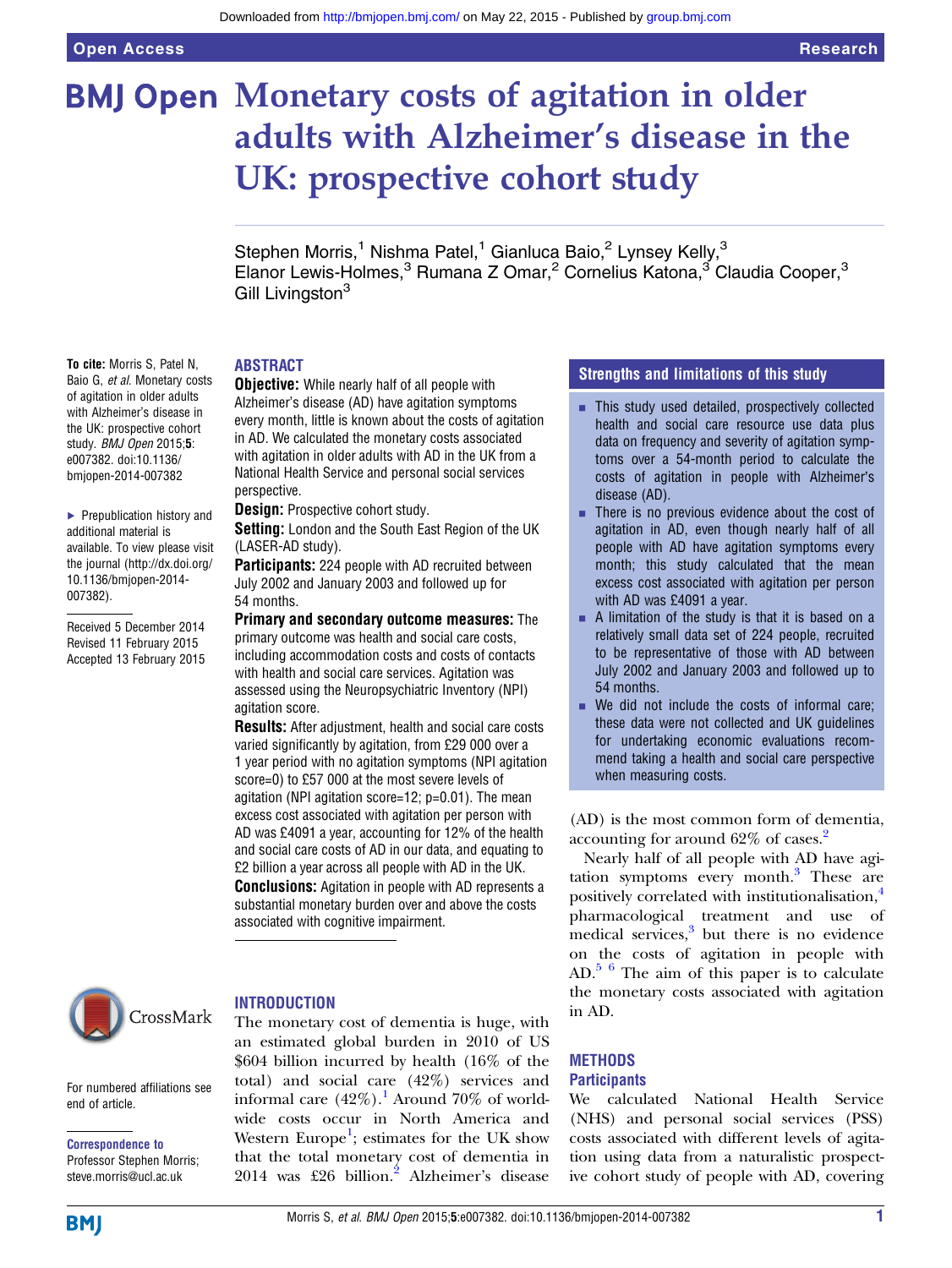the London and th[e S](#page-5-0)outh East Region of the UK (LASER-AD study). $3\frac{7-9}{7}$  $3\frac{7-9}{7}$  Two hundred and twenty-four people were recruited between July 2002 and January 2003 and followed up to 54 months. The cohort was purposively and prospectively recruited, using overall figures from a review of the epidemiology of AD, to be a representative sample of people with AD in terms of sex, living setting and severity of cognitive impairment in the community[.9](#page-5-0) Participants and their carers were approached through local community mental health teams, dementia specialist nurses, the voluntary sector, memory clinics, nursing and residential homes, day hospitals, day centres and inpatient units. Written informed consent was obtained from all carers. Where the person with AD lacked capacity to consent, the study only proceeded if the carer consented and thought the person they cared for would have agreed to participate if they could. Measures were collected at baseline, and 18, 30, 42 and 54 months after baseline. Data were obtained from interviews with the patients with AD and their carers, carried out at a place of their choice. They were conducted by trained, experienced health professionals, and were terminated if the interviewee became distressed or appeared to want to stop.

#### **Measures**

The Neuropsychiatric Inventory (NPI) uses responses from caregivers in a structured interview format to assess 10 behavioural domains (delusions, hallucinations, agitation, dysphoria, anxiety, apathy, irritability, euphoria, disinhibition, aberrant motor behaviour); $^{10}$  $^{10}$  $^{10}$  two additional domains (night-time behavioural disturbance, appetite/ weight changes) are commonly added, giving 12 domains in total. $11$  Within each domain, behaviours are rated by caregivers in terms of frequency (1=occasionally —less than once per week, 2=often—about once per week, 3=frequently—several times per week but less than every day, 4=very frequently—once or more per day) and severity (1=mild, 2=moderate, 3=severe). A score for each domain is calculated as the product of the frequency and severity scores, giving nine possible values (0, 1, 2, 3, 4, 6, 8, 9, 12), including no symptoms (=0). A score >3 on any domain is usually regarded as clinic-ally significant.<sup>[3 12](#page-5-0)–14</sup> A total NPI score is obtained by summing all the individual domain scores across the 12 domains, giving a range from 0 to 144. Agitation was assessed at each time point in the LASER-AD study using the agitation domain of the NPI, with higher values indicating more severe levels of agitation.

#### Resource use and costing

Resource use was measured using the Client Service Receipt Inventory, amended for use with older people<sup>[15](#page-6-0)</sup> and collected from participant responses and caregiver reports for the previous 3 months at each time point. This incorporated information on where the person was living (at home, residential respite care, day respite care, residential care home (where staff typically do not have

nursing qualifications), nursing care home, sheltered housing with a warden in the premises during the day, hospital awaiting placement), and their contacts with health and social care services (general practitioner (GP), practice nurse at the GP surgery, district nurse at the person's home, dietician, community psychiatric nurse, home help, meals on wheels, physiotherapist, chiropodist, optician, dentist, audiologist, psychologist, psychiatrist, day centre, hospital outpatient visits and inpatient stays). We did not include the costs of informal care—these data were not collected; we focused on health and social care costs, which is the costing perspective recommended in economic analyses in the UK.<sup>[16](#page-6-0)</sup> We applied unit costs from routine sources<sup>[17 18](#page-6-0)</sup> in 2011 UK£ and calculated 3-month costs for each participant at each follow-up point. Three-month costs were multiplied by 4 to create 12-month figures.

#### Statistical analyses

We calculated unadjusted mean and median 12-month costs by NPI agitation score  $(\leq 3, >3)$  and examined between-group differences using one-way analysis of variance (ANOVA), and the Mann-Whitney two-sample test. We examined associations between NPI agitation score and demographic variables, coexisting conditions and cognitive impairment using  $\chi^2$  tests. We calculated descriptive statistics for caregivers, who assessed behaviours using the NPI and recorded resource use. We calculated unadjusted mean and median 12-month costs by individual NPI agitation score and tested for significant differences using one-way ANOVA with Bonferroni correction for multiple tests, and  $\chi^2$  tests on the equality of medians. Use of health and social services among people with AD who are agitated may be affected by the extent of cognitive decline, demographic factors and comorbidities; to isolate the costs associated with agitation, we ran analyses adjusting for these factors. To account for skewness of the cost data, we used a generalised linear model with  $\gamma$  family and log link,<sup>[19](#page-6-0)</sup> adjusting for gender and age (using five 10-year bands) at baseline, marital status (6 categories), ethnic group (9 categories), highest level of education (5 categories), previous employment (9 categories), rurality (2 categories), coexisting conditions (diabetes, stroke, hypertension, heart disease), total NPI agitation score (in our data the range of scores was 0–82 with 66 unique values; we included categorical indicators for each score, including 66 categories in total), cognitive impairment (measured using the Mini-Mental State Examination; $20$  31 categories), and follow-up point (baseline, 18, 30, 42, 54 months). We also considered using log Normal, Gaussian, inverse Gaussian and negative binomial distributions, but the γ model gave the best fit in terms of residual plots and the Akaike Information Criterion. We adjusted for clustering for repeated measures by participant using clustered sandwich estimators for the SE that allowed for intragroup correlation within participants. We predicted 12-month health and social care mean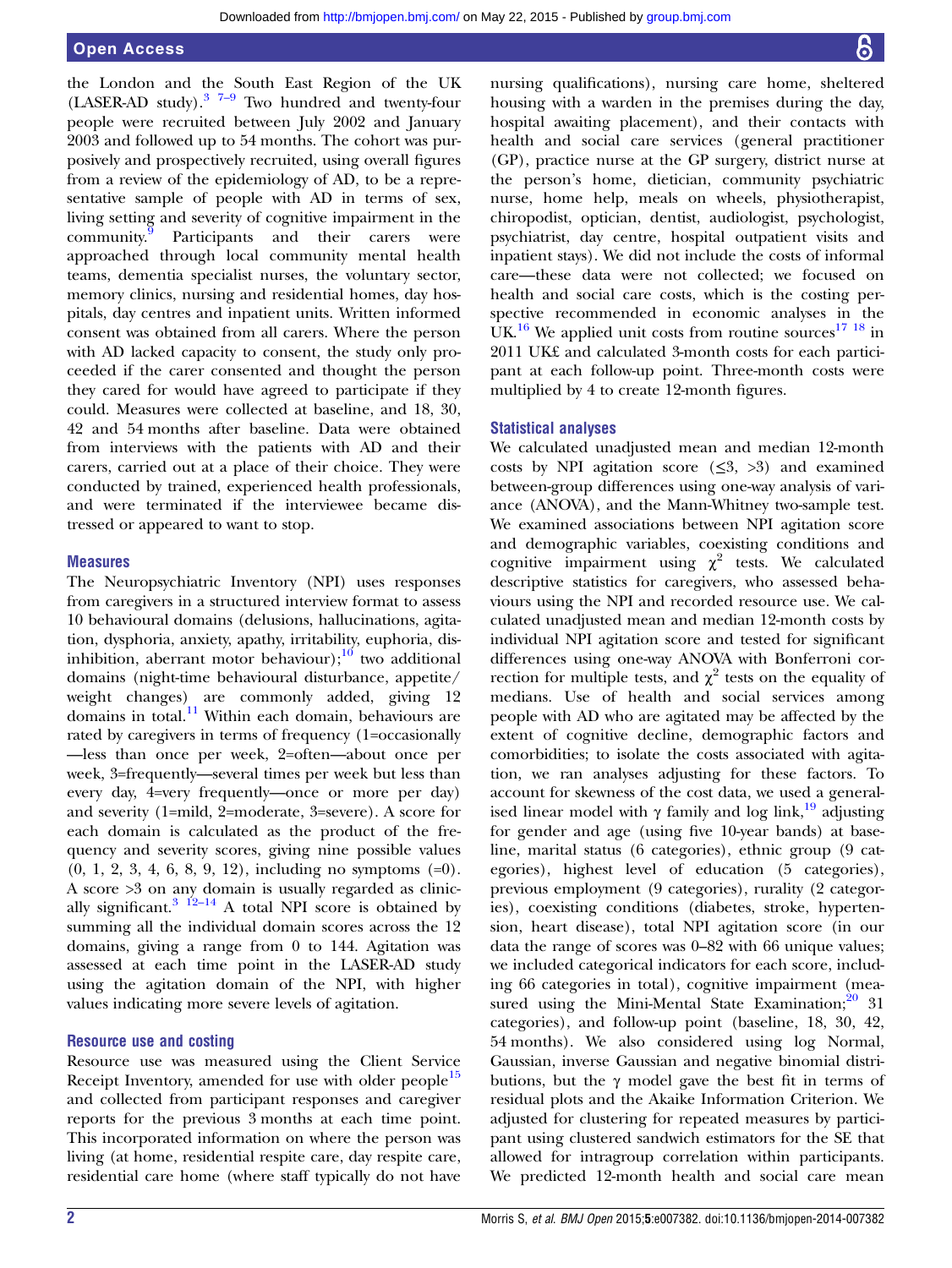costs by NPI agitation score, controlling for the covariates. The differences in adjusted means were tested using Wald tests. In intervention studies, outcomes are sometimes measured in terms of change in NPI agitation scores, so we re-ran the analyses including NPI agitation scores as a linear term rather than categorical indicators.

#### Excess costs associated with agitation

We combined the adjusted annual costs per person at different levels of NPI agitation score with prevalence rates in the LASER-AD study to calculate the annual expected cost per person with AD based on the per cent with each NPI agitation score. From this, we subtracted the adjusted annual costs per person with no agitation symptoms (NPI score=0) to estimate the mean excess costs associated with agitation per person each year. We also calculated UK-specific excess costs of agitation based on the prevalence of AD in the UK.

#### RESULTS

#### Baseline characteristics of caregivers

The mean age of caregivers (SD) was 63 years (14 years). Most caregivers were female (69%), married (69%), had no children living at home (75%) and were living with the person with AD (56%; see online [supplementary](http://bmjopen.bmj.com/lookup/suppl/doi:10.1136/bmjopen-2014-007382/-/DC1) [table](http://bmjopen.bmj.com/lookup/suppl/doi:10.1136/bmjopen-2014-007382/-/DC1) S2). The modal relationship to the person with AD was 'Child' (35%).

#### Health and social care costs associated with agitation

Of the 224 participants in the LASER-AD study, 111 had died by 54 months; our data set had 695 data points (person follow-ups). We applied unit costs to the resource use data in the LASER-AD study (see online [supplementary table](http://bmjopen.bmj.com/lookup/suppl/doi:10.1136/bmjopen-2014-007382/-/DC1) S1). Unadjusted mean (SD) per capita annual costs for participants with NPI agitation score ≤3 and >3 were £27 752 (£38 413) and £38 910 (£46 150; p<0.001,  $table$  1). Median (IQR) values were £24 796 (£3512–£38 656) and £28 492 (£11 680–£40 164; p=0.001). Cost data were highly skewed (see online [supplementary](http://bmjopen.bmj.com/lookup/suppl/doi:10.1136/bmjopen-2014-007382/-/DC1) figure S1). The mode and median NPI agitation score were 0 and 1, respectively ([table 2\)](#page-4-0). [Table 1](#page-3-0) shows the per cent of the sample with different demographic variables, coexisting conditions and cognitive impairment by NPI agitation score. People with agitation scores >3 had a higher mean and median total NPI score, were more likely to be single and divorced and less likely to be married, less likely to be educated to secondary level and more likely to be educated to tertiary level, more likely to have heart disease, and more likely to have severe cognitive impairment (p<0.05).

Unadjusted mean and median costs increased with agitation score ( $p \leq 0.001$ ; [table 2\)](#page-4-0).

After adjusting for demographic variables, coexisting conditions, cognitive impairment, follow-up and individual clustering for repeated measures, mean costs varied by NPI agitation scores, from £29 000 over a 12-month period with no agitation symptoms (NPI agitation score=0) up to £57 000 at the most severe levels of agitation (NPI agitation score=12; p=0.01, [table 2](#page-4-0) and fi[gure 1\)](#page-5-0). Costs also varied significantly by age and gender, marital status, ethnic group, highest level of education, total NPI score and cognitive impairment (p<0.05, see online [supplementary](http://bmjopen.bmj.com/lookup/suppl/doi:10.1136/bmjopen-2014-007382/-/DC1) [table](http://bmjopen.bmj.com/lookup/suppl/doi:10.1136/bmjopen-2014-007382/-/DC1) S3).

When we reran the model including NPI agitation scores as a linear term rather than categorical indicators, we found that a one-unit increase in NPI agitation scores was associated with a £1736 increase in costs per patient over a 12-month period (95% CI £644 to £2807, p=0.001) in an unadjusted model, and £1064 (95% CI −£34 to £2162, p=0.058) when adjusting for the covariates.

#### Excess costs associated with agitation in the UK

The adjusted annual expected cost per person with AD based on the per cent with each NPI agitation score in our sample was £33 075 and the adjusted annual costs per person with no agitation symptoms was £28 983 (see online [supplementary table](http://bmjopen.bmj.com/lookup/suppl/doi:10.1136/bmjopen-2014-007382/-/DC1) S4). Hence, the excess cost associated with agitation per person with AD was £4091 a year. This suggests that on average agitation accounts for  $12\%$  (£4091/£33 075) of the health and social care costs of AD each year. In the UK, there are 800 000 people with dementia and around 62% of cases are  $\frac{1}{2}$  $\frac{1}{2}$  $\frac{1}{2}$  accounted for by AD.<sup>2</sup> The expected excess cost associated with agitation in people with AD is therefore £2.0 billion a year (£4091×800 000×0.62).

#### **DISCUSSION**

#### Principal findings

Among people with AD, health and social care costs varied significantly by the level of agitation, from £29 000 over a 12-month period in people with no agitation symptoms up to around £57 000 at the most severe levels of agitation. On average, agitation symptoms account for 12% of the health and social care costs of AD. The excess cost associated with agitation was £2 billion a year across all people with AD in the UK.

#### Strengths and weaknesses

Our analysis is based on a unique data set containing very detailed information on frequency and severity of agitation symptoms and use of health and social care services over a 54-month time period. The data also include a range of demographic variables, coexisting conditions and cognitive impairment that can be included to isolate the costs associated with agitation.

With regard to limitations, the data set is relatively small, containing 224 people with AD. Given the large number of covariates included in our models, the fact that agitation is a significant predictor of costs suggests that the relationship is a strong one. Participants were recruited between July 2002 and January 2003 and followed up to 54 months; hence, the data are relatively old and the prevalence of agitations symptoms among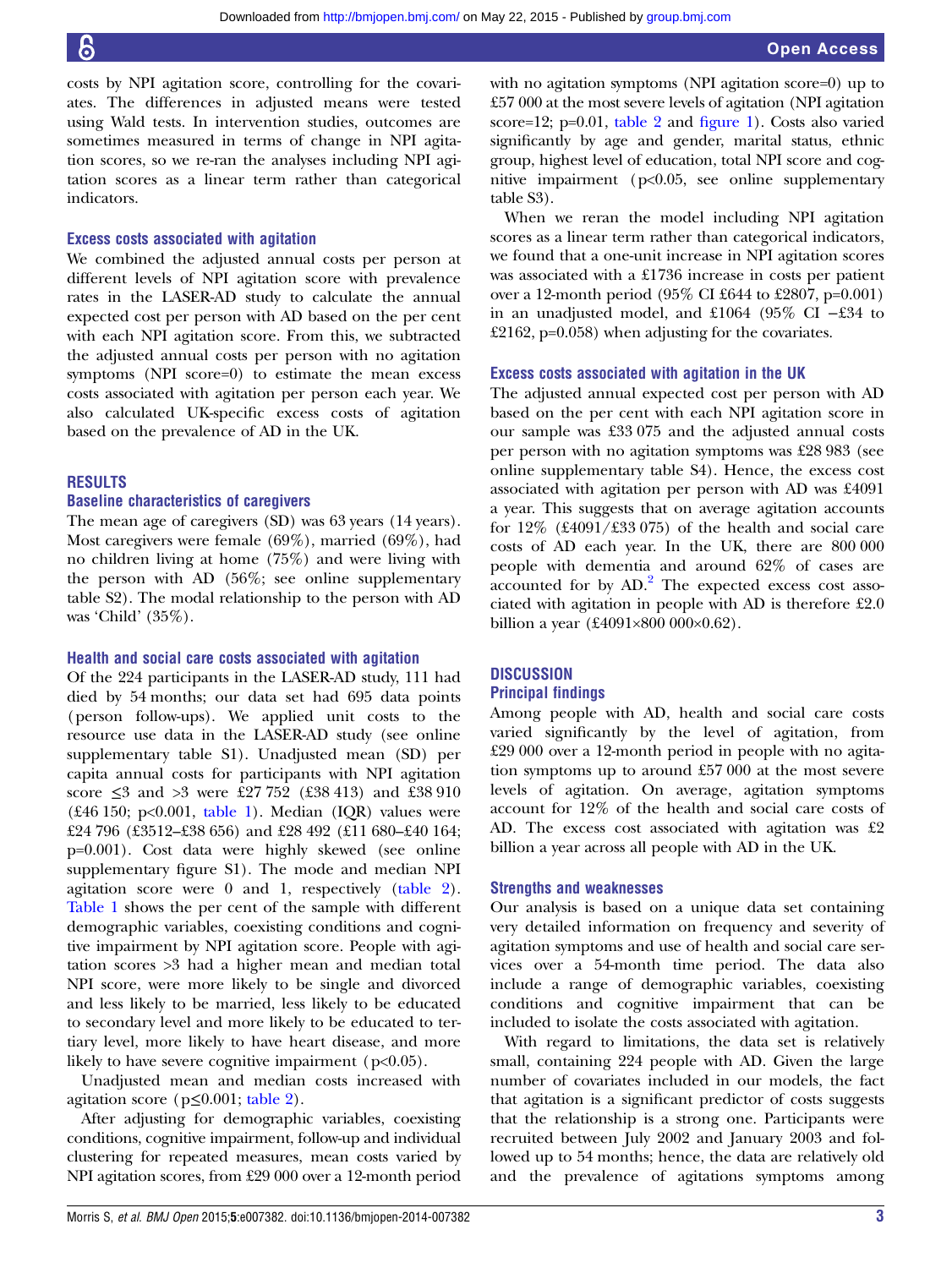$\overline{6}$ 

# <span id="page-3-0"></span>Open Access

|                                 | NPI agitation score $\leq$ 3 (N=493) | NPI agitation score >3 (N=202) | p Value   |
|---------------------------------|--------------------------------------|--------------------------------|-----------|
|                                 | Mean and median                      |                                |           |
| Per capita annual cost*         |                                      |                                |           |
| Mean (SD)                       | 27 752 (38 413)                      | 38 910 (46 150)                | < 0.001   |
| Median (IQR)                    | 24 796 (3512-38 656)                 | 28 492 (11 680-40 164)         | 0.001     |
| <b>Total NPI score</b>          |                                      |                                |           |
| Mean (SD)                       | 14(11)                               | 32(16)                         | < 0.001   |
| Median (IQR)                    | $12(6-19)$                           | $29(21-42)$                    | < 0.001   |
| Per cent                        |                                      |                                |           |
| Gender                          |                                      |                                |           |
| Male                            | 27.8                                 | 28.7                           | 0.80      |
| Female                          | 72.2                                 | 71.3                           |           |
| Age category (years)            |                                      |                                |           |
| $50 - 59$                       | $1.4$                                | 1.5                            |           |
| $60 - 69$                       | 8.1                                  | 5.9                            |           |
| $70 - 79$                       | 33.7                                 | 45.5                           | 0.06      |
| $80 - 89$                       | 46.9                                 | 37.6                           |           |
| $90 - 99$                       | 9.9                                  | 9.4                            |           |
| <b>Marital status</b>           |                                      |                                |           |
| Single                          | 4.9                                  | 8.4                            |           |
| Married                         | 40.6                                 | 34.7                           |           |
| Separated                       | 1.4                                  | 0.5                            | 0.01      |
| <b>Divorced</b>                 | 2.4                                  | 5.0                            |           |
| Widower                         | 50.5                                 | 49.5                           |           |
| Other                           | 0.2                                  | 2.0                            |           |
| Ethnic group                    |                                      |                                |           |
| <b>White British</b>            | 78.5                                 | 75.3                           |           |
| White Irish                     | 7.1                                  | 8.9                            |           |
| White other                     | 9.5                                  | 8.9                            |           |
| Greek                           | 0.4                                  | 1.0                            |           |
| <b>Black Caribbean</b>          | 2.6                                  | 3.0                            | 0.65      |
| <b>Black other</b>              | 0.4                                  | 1.5                            |           |
| Indian                          | 0.2                                  | 0.0                            |           |
| Pakistani                       | 0.4                                  | 0.0                            |           |
| Other                           | 0.8                                  | 1.5                            |           |
| Highest level of education      |                                      |                                |           |
| Primary                         | 2.6                                  | 4.5                            |           |
| Secondary                       | 82.2                                 | 69.3                           |           |
| <b>Tertiary</b>                 | 9.9                                  | 13.9                           | 0.002     |
| Other                           | 0.6                                  | 1.0                            |           |
| Not known                       | 4.7                                  | 11.4                           |           |
| Previous employment             |                                      |                                |           |
| Manager/administrator           | 6.7                                  | 4.0                            |           |
| Professional                    | 11.0                                 | 5.9                            |           |
| Associate professional          | 1.8                                  | 2.0                            |           |
| Clerical worker/secretary       | 18.9                                 | 17.8                           |           |
| <b>Skilled labourer</b>         | 18.5                                 | 23.8                           | 0.23      |
| Services/sales                  | 15.2                                 | 15.4                           |           |
| Factory worker                  | 11.2                                 | 8.9                            |           |
| Other                           | 15.6                                 | 20.3                           |           |
| Don't know                      | 0.2                                  | 0.0                            |           |
| <b>Rurality</b>                 |                                      |                                |           |
| Urban                           | 90.7                                 | 90.6                           | 0.98      |
| Rural                           | 9.3                                  | 9.4                            |           |
| <b>Diabetes</b>                 |                                      |                                |           |
| <b>No</b>                       | 89.9                                 | 95.1                           |           |
| Yes: IDDM                       | 1.6                                  | 0.0                            | 0.09      |
| Yes: NIDDM-medically controlled | 7.3                                  | 4.0                            |           |
| Yes: NIDDM-diet controlled      | 1.2                                  | 1.0                            |           |
|                                 |                                      |                                | Continued |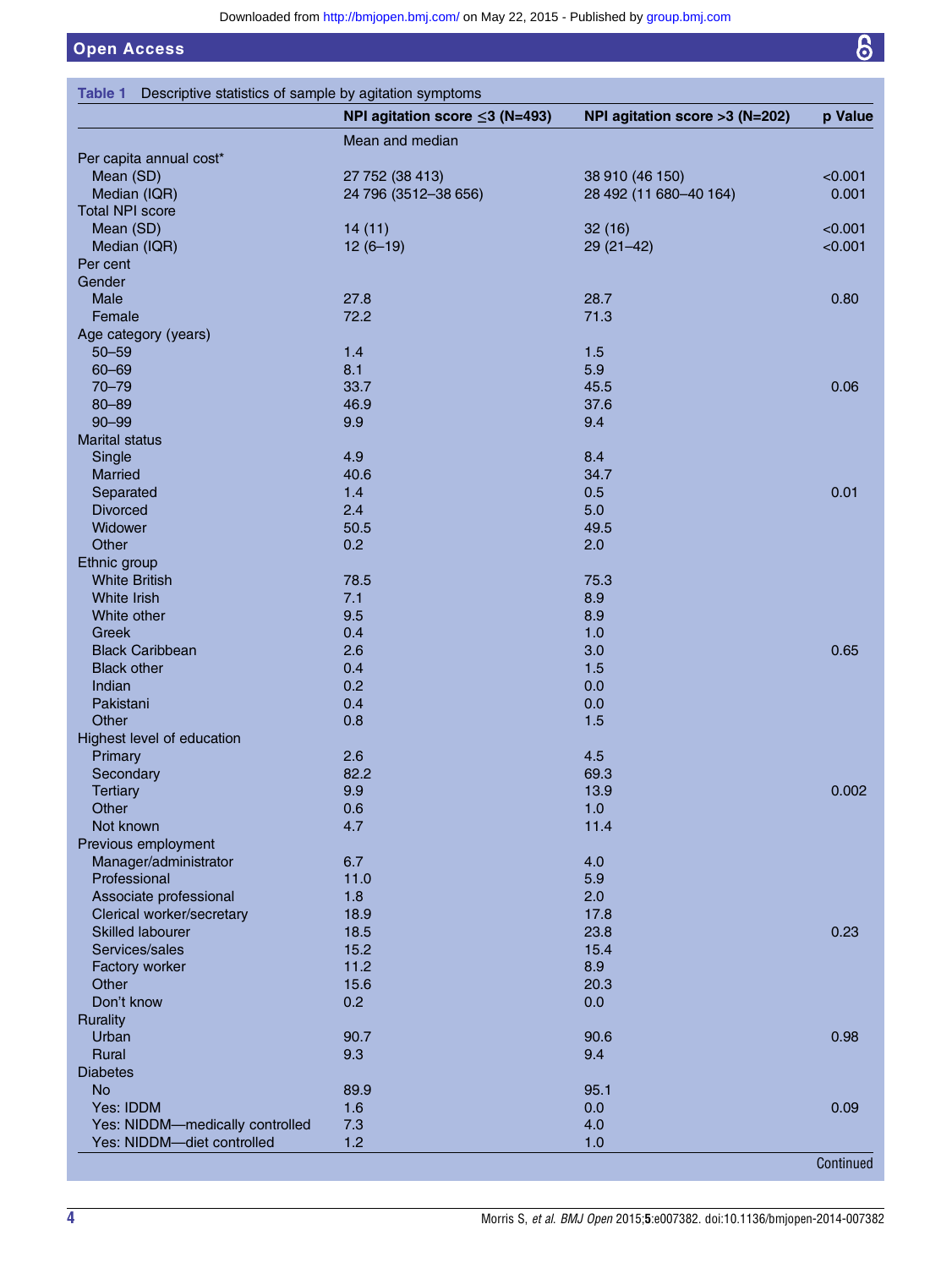<span id="page-4-0"></span>

| <b>Table 1</b><br>Continued |                                      |                                  |         |
|-----------------------------|--------------------------------------|----------------------------------|---------|
|                             | NPI agitation score $\leq$ 3 (N=493) | NPI agitation score $>3$ (N=202) | p Value |
| <b>Stroke</b>               |                                      |                                  |         |
| <b>No</b>                   | 90.7                                 | 92.1                             | 0.55    |
| <b>Yes</b>                  | 9.3                                  | 7.9                              |         |
| <b>Hypertension</b>         |                                      |                                  |         |
| <b>No</b>                   | 63.5                                 | 69.8                             | 0.11    |
| <b>Yes</b>                  | 36.5                                 | 30.2                             |         |
| <b>Heart disease</b>        |                                      |                                  |         |
| <b>No</b>                   | 95.9                                 | 91.6                             | 0.02    |
| <b>Yes</b>                  | 4.1                                  | 8.4                              |         |
| Cognitive impairment        |                                      |                                  |         |
| Mild (MMSE 21-30)           | 26.4                                 | 8.9                              |         |
| Moderate (MMSE 10-20)       | 37.7                                 | 28.2                             | < 0.001 |
| Severe (MMSE $\leq$ 9)      | 35.9                                 | 62.9                             |         |

<sup>\*2011</sup> UK£.

IDDM, insulin-dependent diabetes mellitus; MMSE, Mini-Mental State Examination; NIDDM, non-insulin-dependent diabetes mellitus; NPI, Neuropsychiatric Inventory.

people with AD may have changed over time. In addition, management practices might have changed over time. For example, in 2006, the National Institute for Health and Care Excellence in England first published guidance on the use of medications and treatments for AD; this was amended in 2007 and 2009, and new updated guidance that recommended extending the use of drug treatment in AD was issued in 2011.<sup>[21](#page-6-0)</sup> Prescribing practices have changed over time with a marked reduction in antipsychotic drug use in people with dementia: the mean prevalence of antipsychotic use on diagnosis of dementia fell in the UK from 19.9% in 1995 to  $7.4\%$  in 2011.<sup>[22](#page-6-0)</sup> While participants were selected to be representative of patients with AD, they were recruited from one geographical area, potentially limiting generalisability. We did not include the costs of informal care, though these have been estimated to account for a substantial proportion of the total costs of dementia. $1 \tbinom{2}{3} \tbinom{2}{3}$  These data were not collected in the LASER-AD study. UK guidelines for undertaking economic evaluations recommend taking a health and social care perspective when measuring costs.<sup>[16](#page-6-0)</sup>

#### Comparison with other studies

Several studies have evaluated the relationship between behavioural symptoms and costs of care associated with AD, but none have specifically evaluated the monetary cost of agitation in AD. The studies evaluating the impact of behavioural symptoms on costs of care have tended to find a positive relationship. For example, using data from the USA on 128 patients with AD Murman et  $a^{24}$  $a^{24}$  $a^{24}$  found that after controlling for cognitive impairment and comorbidities behavioural symptoms measured using the NPI significantly increased total direct costs (healthcare costs plus informal care costs): a one-point increase in total NPI score was associated with an annual increase of between US\$247 and US\$409 in total direct costs, depending on the value of unpaid caregiving. Gustavsson et al found that in a sample of 1222 patients with AD from Spain, Sweden, the UK, and the USA, there was a significant relationship between behavioural symptoms measured using total NPI score and cost of health and social care among people living in the community after controlling for ability to perform activities of daily living and cognitive impairment: a one-

| Association between agitation symptoms and per capita annual cost*: unadjusted and adjusted analyses (N=695)<br>Table 2 |            |                 |                          |                           |
|-------------------------------------------------------------------------------------------------------------------------|------------|-----------------|--------------------------|---------------------------|
| <b>NPI agitation score</b>                                                                                              | Number (%) | Mean (SD)       | <b>Median (IQR)</b>      | Adjusted mean (95% CI)t   |
|                                                                                                                         | 314(45.2)  | 28 218 (43 332) | 13 962 (3048-36 444)     | 28 983 (24 364 to 33 603) |
|                                                                                                                         | 68 (9.8)   | 22 596 (24 266) | 22 352 (2666-32 149)     | 43 910 (30 618 to 57 203) |
|                                                                                                                         | 60(8.6)    | 29 544 (34 427) | 27 328 (8546-39 088)     | 31 196 (22 903 to 39 490) |
|                                                                                                                         | 51(7.1)    | 29 653 (23 081) | 28 216 (9089-39 076)     | 35 120 (25 592 to 44 648) |
|                                                                                                                         | 60(8.6)    | 27 909 (23 353) | 27 566 (6796-38 728)     | 35 458 (26 843 to 44 074) |
| 6                                                                                                                       | 57(8.2)    | 35 324 (40 889) | 27 648 (9720-39 028)     | 25 138 (17 918 to 32 358) |
| 8                                                                                                                       | 45(6.5)    | 42 289 (48 695) | 31 076 (23 616-42 532)   | 36 568 (25 590 to 47 545) |
| 9                                                                                                                       | 12(1.7)    | 46 589 (41 302) | 39 388 (18 017-64 726)   | 38 568 (11 867 to 65 269) |
| 12                                                                                                                      | 28(4.0)    | 61 064 (76 070) | 36 794 (27 126 - 44 468) | 57 023 (31 861 to 82 186) |
| p Value                                                                                                                 |            | 0.001           | < 0.001                  | 0.01                      |

#### \*2011 UK£.

†Controls are included for age, gender, marital status, ethnic group, highest level of education, previous employment, rurality, coexisting conditions (diabetes, stroke, hypertension, heart disease), total NPI score, cognitive impairment (MMSE) and follow-up. MMSE, Mini-Mental State Examination; NPI, Neuropsychiatric Inventory.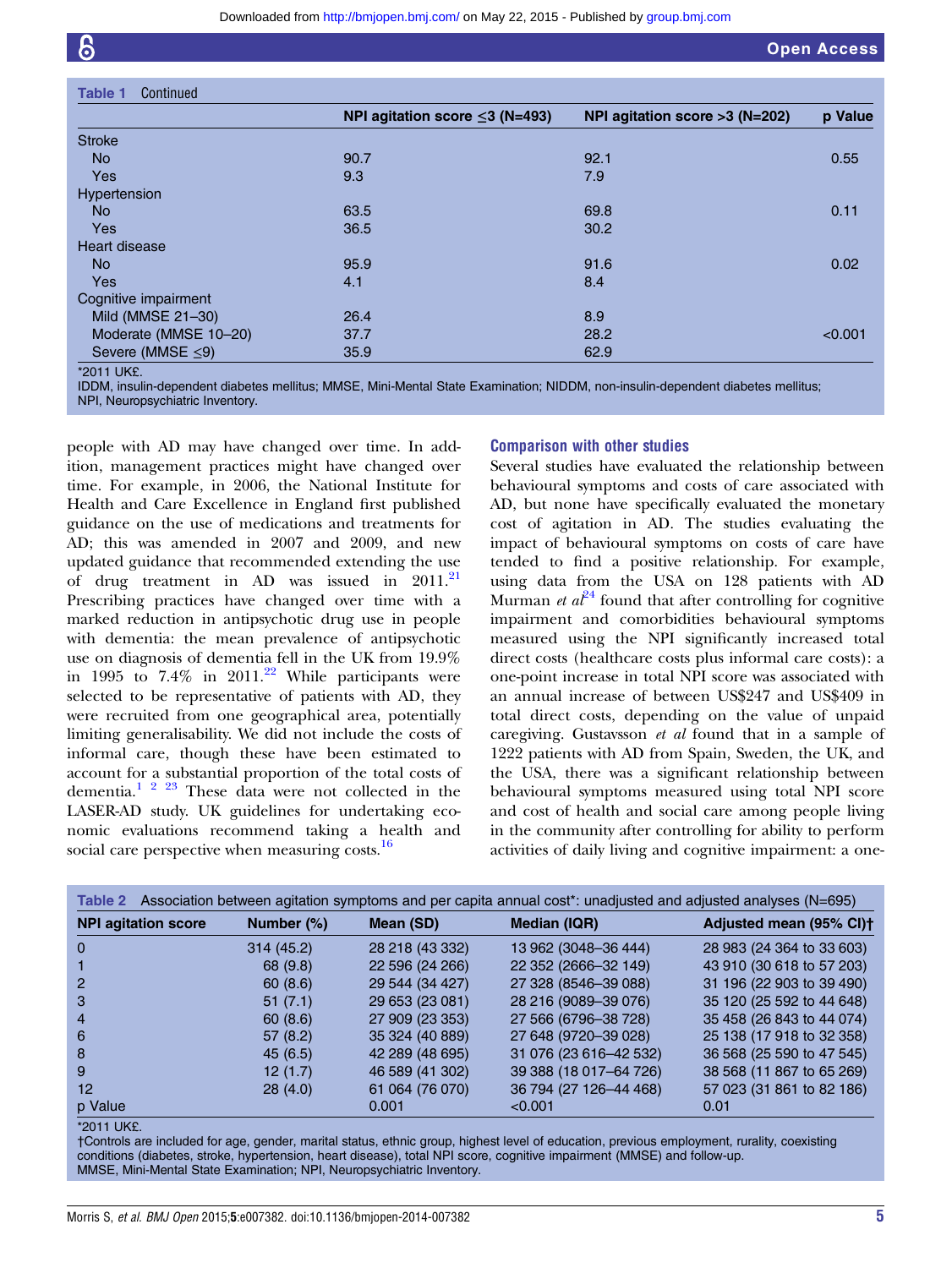<span id="page-5-0"></span>



point increase in total NPI score was associated with a 1% increase in health and social care costs. Among people living in residential care, a one-point increase in total NPI score was associated with a 1.6% increase in costs of care in the USA only. $^{25}$  Using data for 272 patients with AD attending six memory clinics in Sweden, Denmark, Norway and Finland, Jönsson and Eriksdotter Jönhagen $^{26}$  $^{26}$  $^{26}$  found that total NPI score was significantly associated with health and social care plus informal care costs: after controlling for cognitive impairment, years since diagnosis of AD and comorbidities costs were calculated to increase by 8% for each one-point increase in total NPI score.

#### Implications for clinicians and policymakers

People with AD who are agitated are substantial users of health and social care services, suggesting that effective measures to reduce agitation would reduce the burden on these services, as well as providing health benefits to people with AD and their carers. Reducing agitation could be cost-effective and, in addition, bring considerable cost savings, which should be compared against the cost of interventions.

#### Further research

Health economic analyses of interventions for reducing agitation in AD incorporated into clinical trials are needed. Such analyses should evaluate the impact of interventions using final outcomes such as quality-adjusted life years, for example, using new approaches based on the DEMQOL system, $27 \frac{28}{3}$  where cost-effectiveness thresholds have been identified.<sup>16</sup> They should also include comprehensive cost analyses, including health and social care costs associated with managing agitation as well as intervention costs, and be conducted over sufficiently long time horizons to measure the full costs and benefits.

#### Author affiliations

<sup>1</sup>Department of Applied Health Research, University College London, London, UK

<sup>2</sup>Department of Statistical Science and PRIMENT Clinical Trials Unit, University College London, London, UK <sup>3</sup>Division of Psychiatry, University College London, London, UK

Acknowledgements The authors would like to thank Shirley Nurock, dementia family carer, for her thoughts and contributions.

Contributors GL and CC initiated the study. SM and GL designed the analysis. GL and CK obtained the LASER-AD data. LK and EL-H located references and extracted data. NP identified unit costs and applied them to the data. SM ran the statistical analyses with input from GB and RZO. SM drafted the paper.

Funding This article presents independent research commissioned by the UK National Institute for Health Research (NIHR) Health Technology Assessment Programme: HTA 10/43/01. The study was sponsored by UCL.

#### Competing interests None.

Ethics approval Local Research Ethics Committees approved the study.

Provenance and peer review Not commissioned; externally peer reviewed.

Data sharing statement No additional data are available.

**Open Access** This is an Open Access article distributed in accordance with the terms of the Creative Commons Attribution (CC BY 4.0) license, which permits others to distribute, remix, adapt and build upon this work, for commercial use, provided the original work is properly cited. See: [http://](http://creativecommons.org/licenses/by/4.0/) [creativecommons.org/licenses/by/4.0/](http://creativecommons.org/licenses/by/4.0/)

#### **REFERENCES**

- 1. Alzheimer's Disease International. World Alzheimer Report 2010: the global economic impact of dementia. Alzheimer's Disease International, 2010.
- 2. Alzheimer's Society. Dementia UK: update. 2nd edn. Alzheimer's Society, 2014.
- 3. Ryu SH, Katona C, Rive B, et al. Persistence of and changes in neuropsychiatric symptoms in Alzheimer disease over 6 months— The LASER-AD study. Am J Geriatr Psychiatry 2005;13:976-83.
- 4. Scarmeas N, Brandt J, Blacker D, et al. Disruptive behavior as a predictor in Alzheimer disease. [Arch Neurol](http://dx.doi.org/10.1001/archneur.64.12.1755) 2007;64:1755-61.
- Livingston G, Kelly L, Lewis-Holmes E, et al. A systematic review of the clinical effectiveness and cost-effectiveness of sensory, psychological and behavioural interventions for managing agitation in older adults with dementia. [Health Technol Assess](http://dx.doi.org/10.3310/hta18390) 2014;18:1–226, v–vi.
- Livingston G, Kelly L, Lewis-Holmes E, et al. Non-pharmacological interventions for agitation in dementia: systematic review of randomised controlled trials. [Br J Psychiatry](http://dx.doi.org/10.1192/bjp.bp.113.141119) 2014;205:436-42.
- 7. Regan C, Katona C, Walter Z, et al. The relationship of vascular risk to the progression of Alzheimer disease. [Neurology](http://dx.doi.org/10.1212/01.wnl.0000240129.46080.53) 2006;67:1357–62.
- 8. Mahoney R, Regan C, Katona C, et al. Anxiety and depression in family caregivers of people with Alzheimer's disease—the LASER-AD study. [Am J Geriatr Psychiatry](http://dx.doi.org/10.1097/00019442-200509000-00008) 2005;13:795-801.
- 9. Paradise M, Walker Z, Cooper C, et al. Prediction of survival in Alzheimer's disease-The LASER-AD longitudinal study. [Int J](http://dx.doi.org/10.1002/gps.2190) [Geriatr Psychiatry](http://dx.doi.org/10.1002/gps.2190) 2009;24:739–47.
- 10. Cummings JL, Mega M, Gray K, et al. The Neuropsychiatric Inventory: comprehensive assessment of psychopathology in dementia. [Neurology](http://dx.doi.org/10.1212/WNL.44.12.2308) 1994;44:2308–14.
- 11. Cummings JL. The Neuropsychiatric Inventory: assessing psychopathoogy in dementia patients. [Neurology](http://dx.doi.org/10.1212/WNL.48.5_Suppl_6.10S) 1997;48:S10–16.
- 12. Schneider LS, Tariot PN, Lyketsos CG, et al. National Institute of Mental Health Clinical Antipsychotic Trials of Intervention Effectiveness (CATIE): Alzheimer disease trial methodology. [Am J](http://dx.doi.org/10.1097/00019442-200111000-00004) [Geriatr Psychiatry](http://dx.doi.org/10.1097/00019442-200111000-00004) 2001;9:346–60.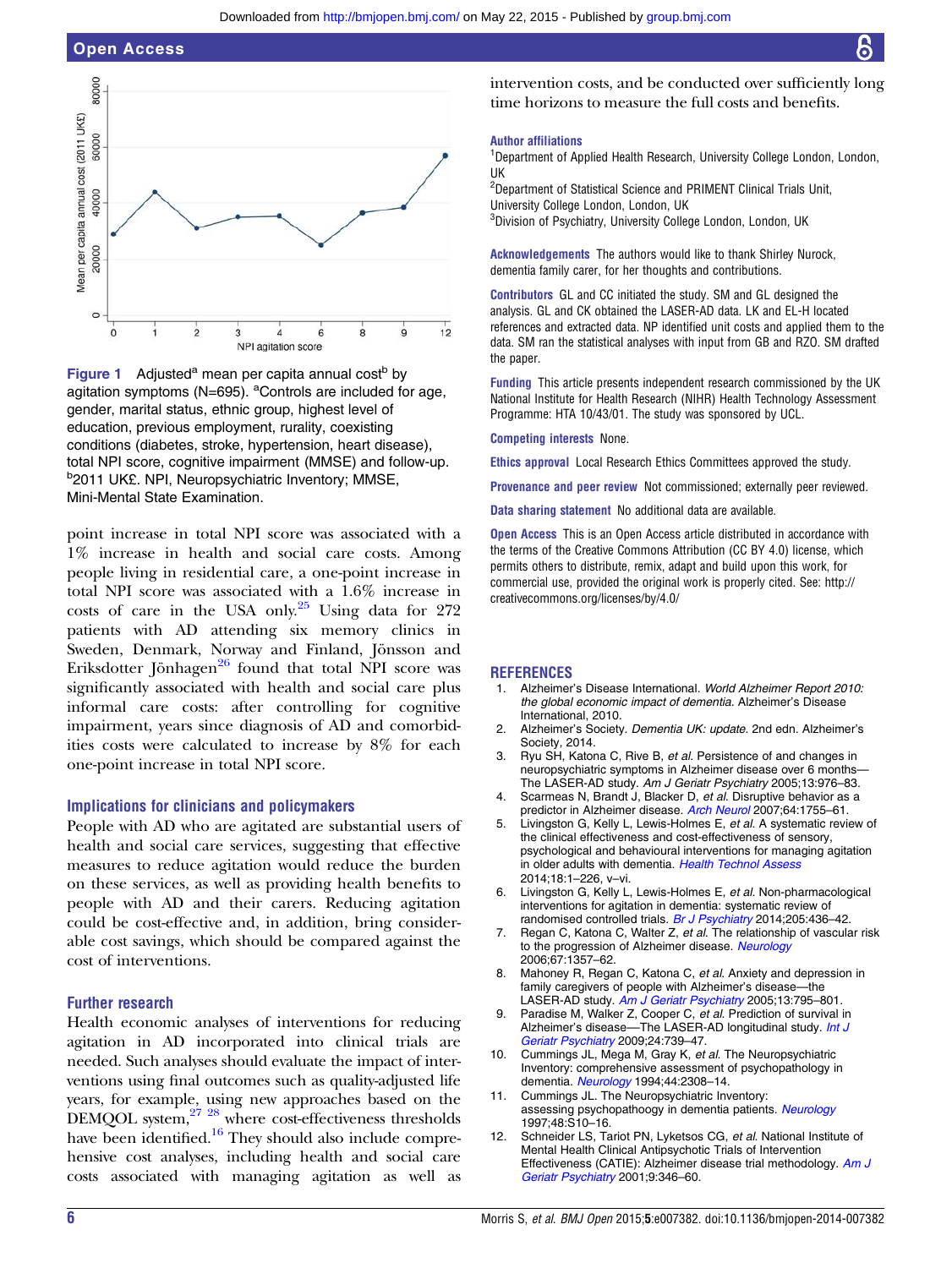- <span id="page-6-0"></span>13. Lyketsos CG, Lopez O, Jones B, et al. Prevalence of neuropsychiatric symptoms in dementia and mild cognitive impairment: results from the Cardiovascular Health Study. [JAMA](http://dx.doi.org/10.1001/jama.288.12.1475) 2002;288:1475–83.
- 14. Selbæk G, Kirkevold O, Engedal K. The prevalence of psychiatric symptoms and behavioural disturbances and the use of psychotropic drugs in Norwegian nursing homes. [Int J Geriatr Psychiatry](http://dx.doi.org/10.1002/gps.1749) 2007;22:843–9.
- 15. Beecham J, Knapp MR. Costing psychiatric intervention. In: Thornicroft GJ, Brewin CR, Wing JK, eds. Measuring mental health needs. Gaskell, 1992.
- 16. National Institute for Health and Care Excellence (NICE). Guide to the methods of technology appraisal 2013. NICE, 2013.
- 17. Curtis L. Unit costs of health and social care 2011. Personal Social Services Research Unit, 2012.
- 18. Department of Health. 2010–2011 NHS reference costs. Department of Health, 2012.
- 19. Barber J, Thompson S. Multiple regression of cost data: use of generalised linear models. [J Health Serv Res Policy](http://dx.doi.org/10.1258/1355819042250249) 2004;9:197–204.
- 20. Folstein MF, Folstein SE, McHugh PR. "Mini-mental state": a practical method for grading the cognitive state of patients for the clinician. [J Psychiatr Res](http://dx.doi.org/10.1016/0022-3956(75)90026-6) 1975;12:189-98.
- 21. National Institute for Health and Care Excellence. Donepezil. galantamine, rivastigmine and memantine for the treatment of

Alzheimer's disease: NICE technology appraisal guidance 217. NICE, 2011.

- 22. Martinez C, Jones RW, Rietbrock S. Trends in the prevalence of antipsychotic drug use among patients with Alzheimer's disease and other dementias including those treated with antidementia drugs in the community in the UK: a cohort study. [BMJ Open](http://dx.doi.org/10.1136/bmjopen-2012-002080) 2013;3:e002080.
- 23. Alzheimer's Society. Dementia UK: a report to the Alzheimer's Society by King's College London and London School of Economics. Alzheimer's Society, 2007.
- 24. Murman DL, Chen Q, Powell MC, et al. The incremental direct costs associated with behavioral symptoms in AD. [Neurology](http://dx.doi.org/10.1212/01.WNL.0000036904.73393.E4) 2002;59:1721–9.
- 25. Gustavsson A, Brinck P, Bergvall N, et al. Predictors of costs of care in Alzheimer's disease: a multinational sample of 1222 patients. [Alzheimers Dement](http://dx.doi.org/10.1016/j.jalz.2010.09.001) 2011;7:318–27.
- 26. Jönsson L, Eriksdotter Jönhagen M. Determinants of costs of care for patients with Alzheimer's disease. [Int J Geriatr Psychiatry](http://dx.doi.org/10.1002/gps.1489) 2006;21:449–59.
- 27. Mulhern B, Smith SC, Rowen D, et al. Improving the measurement of QALYs in dementia: developing patient- and carer-reported health state classification systems using Rasch analysis. [Value Health](http://dx.doi.org/10.1016/j.jval.2011.09.006) 2012;15:323–33.
- 28. Rowen D, Mulhern B, Banerjee S, et al. Estimating preference-based single index measures for dementia using DEMQOL and DEMQOL-Proxy. [Value Health](http://dx.doi.org/10.1016/j.jval.2011.10.016) 2012;15:346–56.